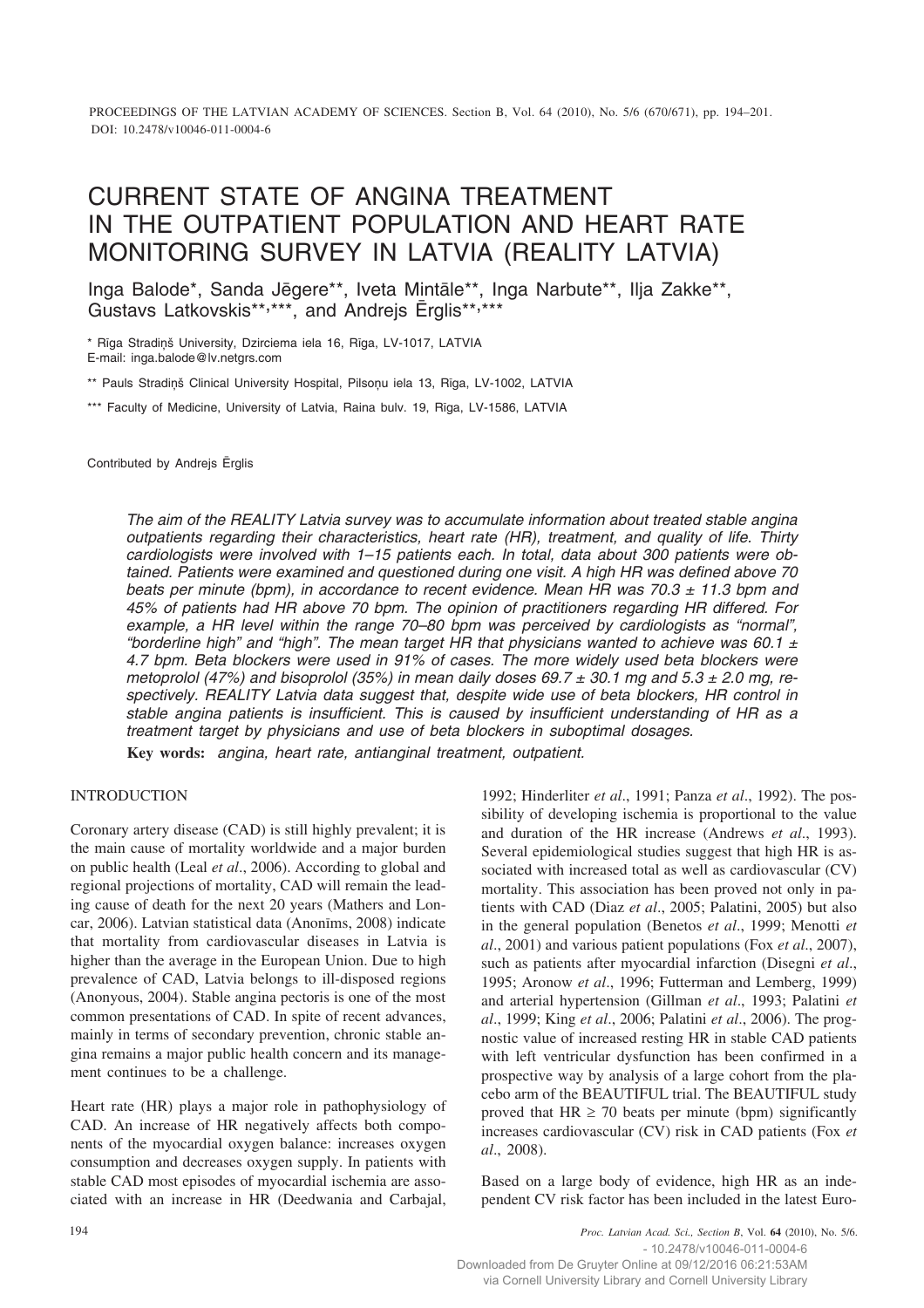pean and Latvian guidelines on CV disease prevention (Çrglis u.c., 2007; Graham *et al*., 2007)

Consistent with understanding of the importance of HR in the pathophysiology of CAD, HR reduction should be an important therapeutic target for angina management. However, despite the fact that HR is one of the most frequently assessed clinical parameters, there is lack of information about the HR level in clinical practice, particularly in outpatients. It is also not known what proportion of treated outpatients have increased HR, how practitioners evaluate HR, when do they plan to decrease HR and what is the preferable (target) HR they want to achieve.

The aim of the REALITY Latvia survey was to characterise outpatients with stable angina, to clarify the level of heart rate in this population, to describe current treatment and to evaluate the influence of angina symptoms on everyday activities and quality of life.

## MATERIALS AND METODS

300 outpatients with treated stable angina were included in this observational survey during the period from March until May 2006. Thirty cardiologists working in Latvia participated in the survey and included 1–15 patients each. There were no exclusion criteria.

Data were collected during one visit and a case report form for each included patient was filled.

The case report form contained six parts:

1. Demographic data.

2. Physical examination (including measurement of HR). After ten minutes of rest, HR was measured in sitting position by pulse palpation for 1 minute. Additionally, there were three questions for practitioners: how the physician evaluates the level of measured HR (as "normal", "borderline high" or "high"); does the practitioner plan to decrease HR, and which target HR he/she is planning to achieve?

3. Symptoms of angina (mean number of attacks and consumption of short-acting nitrates, grade of angina pain according to Canadian Cardiovascular Society classification).

4. Medical history (life style, history of CAD, previous drug treatment, information regarding invasive treatment of CAD, concomitant diseases).

5. Drug treatment of stable angina (including current treatment (antitrombotic agents, antianginal agents, lipidlowering drugs, angiotensin-converting enzyme inhibitors (ACEI) etc. together with generic names of agents, dosages and duration of treatment).

6. Influence of angina symptoms on everyday activity and quality of life. This part included four questions about the influence of angina symptoms on everyday activity, emo-

*Proc. Latvian Acad. Sci., Section B*, Vol. **64** (2010), No. 5/6. 195

tional comfort of patient and level of satisfaction with current treatment.

High HR was defined as above 70 (bpm), in accordance to recent evidence (Fox *et al.,* 2008).

Data were processed using methods of descriptive statistics and analysed differences by using the Statistical Package for the Social Sciences (SPSS), version 15.0.

## RESULTS

**Characteristics of patients.** Mean age of patients  $(n = 300)$ was  $65 \pm 9$  years and 191 (63.7%) were men. Mean body weight in men was  $86.4 \pm 13.4$  kg, in women:  $77.5 \pm 13.3$ kg. Mean height in men was  $183.1 \pm 7.9$  cm, in women:  $163.5 \pm 8.0$  cm. Mean body mass index was  $28 \pm 4$  kg/m<sup>2</sup>. Forty seven (16%) patients were smokers (mean number of cigarettes per day:  $15.0 \pm 9.4$ , mean duration of smoking:  $27.8 \pm 11.6$  years). Forty eight (16%) of the patients were previous smokers (mean number of previously smoked cigarettes per day:  $16.6 \pm 8.4$ , mean duration of previous smoking:  $23.3 \pm 10.0$  years, mean period after stopping smoking:  $8.4 \pm 7.5$  years).

The most frequent concomitant diseases were hypertension and heart failure: 67% and 54%, respectively (Table 1).

Table 1

THE PREVALENCE OF CONCOMITANT DISEASE

| Disease                                                    | Prevalence n $(\% )$ |
|------------------------------------------------------------|----------------------|
| Hypertension: (systolic pressure $> 140$ mm Hg, or dia-    |                      |
| stolic $> 90$ mm Hg, or on treatment for hypertension)     | 201(67)              |
| Diabetes mellitus                                          | 20(7)                |
| Peripheral vascular disease                                | 5(2)                 |
| Cerebrovascular disease                                    | 10(3)                |
| Asthma                                                     | 2(1)                 |
| Chronic obstructive pulmonal disease                       | 3(1)                 |
| Depression                                                 | 4(1)                 |
| Erectile dysfunction (if men)                              | 4(1)                 |
| Heart failure                                              | 54 (18)              |
| Renal insufficiency (eg creatinine $> 2$ mgdL-1 or $> 180$ |                      |
| $\mu$ mol/L)                                               | 5 (2)                |

The mean level of total cholesterol was  $5.4 \pm 1.3$  mmol/l, low density lipoprotein cholesterol:  $3.2 \pm 1.1$  mmol/l, high density lipoprotein cholesterol:  $1.3 \pm 0.4$  mmol/l, and triglycerides:  $1.8 \pm 1.0$  mmol/l. Prevalence of different grades of angina pain, according to the Canadian Cardiovascular Society classification, was as follows: class  $I - 18\%$ , class II — 47%, class III — 31%, class IV — 3% of patients. History of myocardial infarction, previous percutaneous coronary intervention and previous coronary artery bypass graft surgery was positive in 144 (48%), 119 (40%) and 36 (12%) patients, respectively.

**Heart rate.** Mean HR was  $70.3 \pm 11.3$  (bpm). In men HR was  $70.0 \pm 11.8$ , in women:  $70.8 \pm 10.2$  bpm ( $P > 0.05$ ). The distribution of HR in the study population is shown in Figure 1.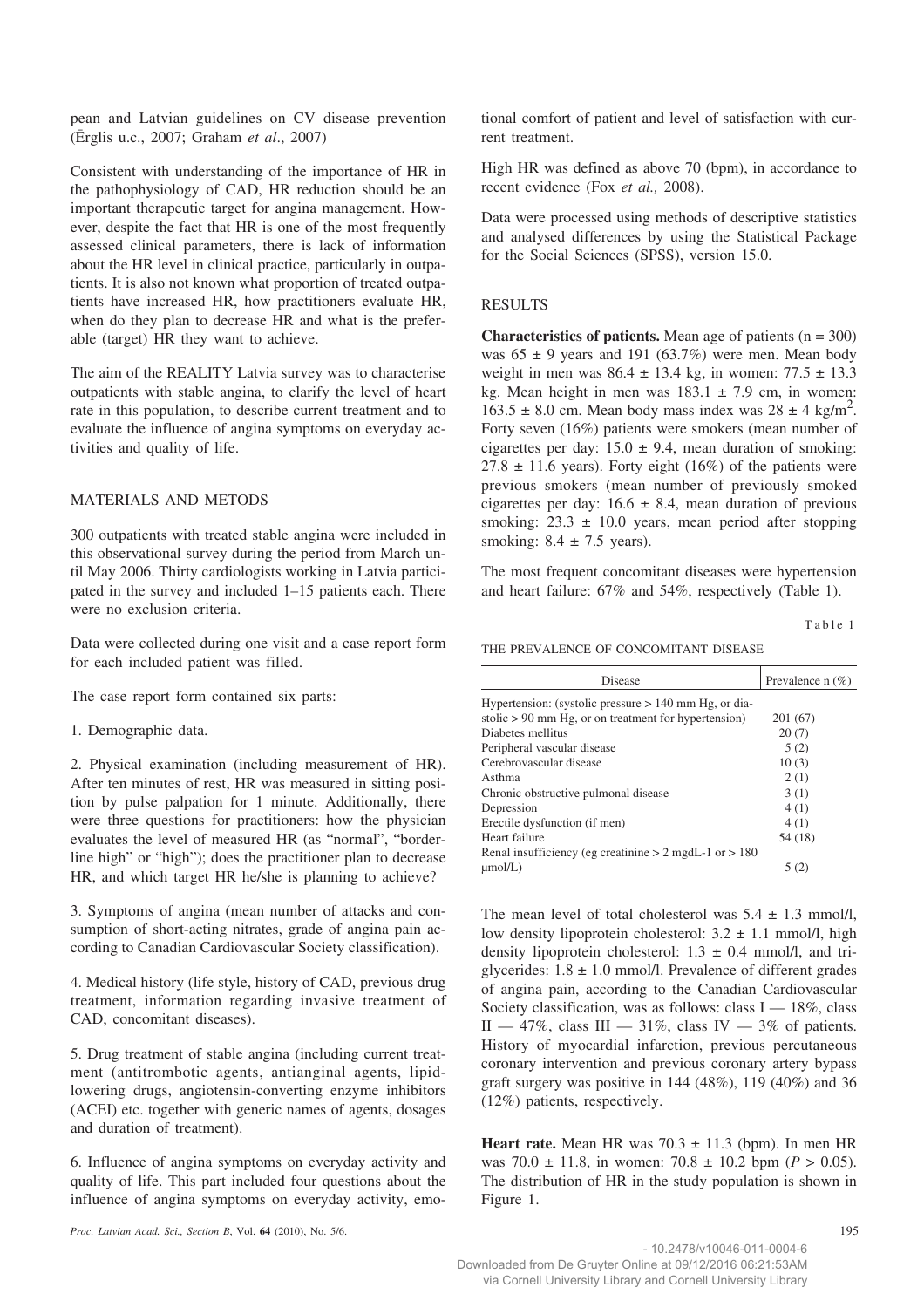HEART RATE BREAKDOWN IN TOTAL POPULATION, PROPORTION OF PATIENTS WITH PLANNED DECREASE OF HEART RATE AND CORRESPONDING TARGET HEART RATE

|                                                     | $\leq 62$ bpm |                  | $63-70$ bpm |                | $71 - 76$ bpm |                | $77-82$ bpm    |      | 82 bpm      |                |
|-----------------------------------------------------|---------------|------------------|-------------|----------------|---------------|----------------|----------------|------|-------------|----------------|
|                                                     | n             | $\mathcal{O}'_0$ | $\mathbf n$ | $\%$           | n             | $\%$           | $\mathbf n$    | $\%$ | $\mathbf n$ | $\%$           |
| Total population, $\%$ (n = 300)                    | 89            | 30               | 76          | 25             | 51            | 17             | 48             | 16   | 36          | 12             |
| Planned to decrease HR (% from respective subgroup) |               |                  | 29          | 38             | 33            | 65             | 45             | 94   | 36          | <b>100</b>     |
| Target HR, mean $\pm SD$ (if planned to decrease)   |               | $60.0 \pm 0.0$   |             | $57.9 \pm 3.9$ |               | $59.9 \pm 4.6$ | $60.4 \pm 4.1$ |      |             | $61.5 \pm 5.8$ |

SD, standard deviation; bpm, beats per minute



*Fig. 1.* Distribution of heart rate in the study population.

After comparison of HR levels in different age groups (30–39, 40–49, 50–59, 60–69, 70–79, above 80 years), no significant differences were found. In patients with current angina symptoms ( $n = 267$ ) HR level was higher than in patients without angina symptoms ( $n = 25$ ): 70.6  $\pm$  11.2 bpm vs  $67.9 \pm 11.2$  bpm, but the difference was not significant  $(P > 0.05)$ . Patients with angina symptoms at rest  $(n = 50)$ had significantly higher HR than those who did not have angina at rest (n = 222): 73.6  $\pm$  13.9 bpm vs 69.2  $\pm$  10.6 bpm  $(P = 0.01)$ .

In 135 (45%) of patients the HR level was above 70 bpm and in 36 (12%) above 82 bpm. The HR level was significantly higher in patients for whom it was planned to decrease in comparison with those for whom a HR decrease was not planned (78.5  $\pm$  9.2 bpm vs 62.6  $\pm$  6.7 bpm (*P* = 0.001). Practitioners had planned to decrease the HR level in 114 patients with HR above 70 bpm (84.4% of all patients with HR above 70 bpm). However, physicians were not planning to decrease HR in 35% of patients with HR within the range 71–76 bpm and in 6% of patients with HR within the range 77– 82 bpm. The target HR (in cases where cardiologists were planning to decrease HR) was  $60.1 \pm 4.7$ bpm, with a slight variation between groups of different HR levels (Table 2).

The HR breakdown in three subjective levels: "high", "borderline high" and "normal" (interpretation of physicians) Table 3

|  |                    |  | HEART RATE BREKDOWN IN 3 SUBJECTIVE LEVELS (PRACTI- |  |
|--|--------------------|--|-----------------------------------------------------|--|
|  | TIONER EVALUATION) |  |                                                     |  |

| <b>HR</b><br>subjective | Number<br>of | $\leq 62$      | bpm                     |             | $63 - 70$<br>bpm  |             | $71 - 76$<br>bpm |             | $77 - 82$<br>bpm | $\geq 83$ | bpm      |
|-------------------------|--------------|----------------|-------------------------|-------------|-------------------|-------------|------------------|-------------|------------------|-----------|----------|
| level                   | patients, n  | n              | $\%$                    | $\mathbf n$ | $\%$              | $\mathbf n$ | $\%$             | $\mathbf n$ | $\%$             | n         | $\%$     |
| High                    | 57           | $\overline{0}$ | 0                       |             | $\mathbf{2}$      | 9           | 16               | 18          | 32               | 29        | 51       |
| Borderline<br>high      | 79           | 3              | $\overline{\mathbf{4}}$ |             | 22 28 22 28 25 32 |             |                  |             |                  |           | 9        |
| Normal                  | 164          |                |                         |             | 86 52 53 32 20 12 |             |                  | $\sqrt{5}$  | -3               | $\Omega$  | $\bf{0}$ |
| $\sim$                  |              |                |                         |             |                   |             |                  |             |                  |           |          |

bpm, beats per minute

showed that HR as "normal" was assessed in a total of 164 cases and in 25 cases when HR was above 70 bpm: in 20 (12%) cases when HR was within the range 71–76 bpm and in five (3%) cases when HR was within the range 77–82 bpm (Table 3). Mean HR in the subjective levels "normal", "borderline high", and "high" was  $63 \pm 7$  bpm,  $74 \pm 7$  bpm and  $85 \pm 9$  bpm, respectively.

An HR within the range 70–80 bpm was in many cases assessed by cardiologists as "normal", "borderline high" and also as "high" (Fig. 2).



Subjective levels of heart rate (interpretation by physicians)

*Fig. 2.* Subjective interpretation of heart rate by cardiologists.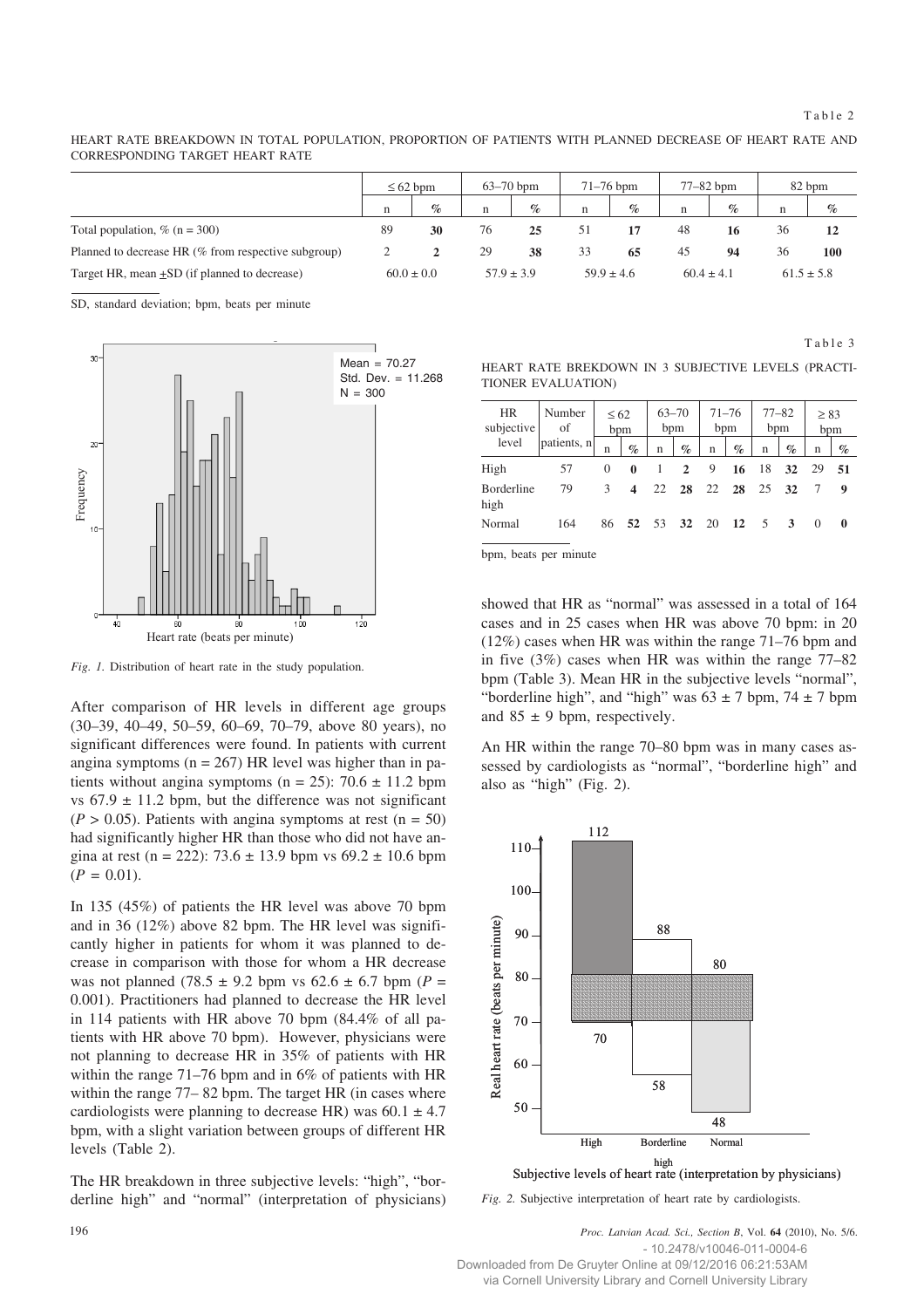Of all patients with an HR evaluation as "normal", in  $11\%$ of cases a further decrease of HR was planned. When assessment of HR was "borderline high" or "high", an HR decrease was planned in 89% and 100% of patients, respectively.

**Treatment.** Treatment of patients with different classes of drugs is reflected in Figure 3. Regarding antitrombotics, 91% of all patients were treated with aspirin, 16%, with clopidogrel, and 4%, with oral anticoagulants. 54% of patients were using isosorbide mononitrate and 12% isosorbide dinitrate. 47% of patients were receiving beta blocker metoprolol, 35% bisoprolol, 4% carvedilol, 1% atenolol and 4% — other beta blocker. Of the calcium channel blockers the most frequently used was amlodipin (48% of all patients) and only 9% from patients were using other calcium channel blockers. Non dihidropiridine calcium channel blockers were used only by five patients (1%). Of statins the most frequently used was atorvastatin (72%) and of ACEI — perindopril (51%). Metabolic agent trimetazidin was used in 26% of cases.

Long-acting nitrates were less used in younger patients < 50 years old than in elderly patients  $\geq$  70 years old (21% and 79%, respectively). The same tendency was observed with beta blockers: 84% in group of patients younger than 50 years and 79% in patients who were  $\geq$  70 years old (Table 4).



*Fig. 3.* Treatment of patients with different classes of drugs*.* ACEI, angiotensin-converting enzyme inhibitors

Table 4

#### TREATMENT ACCORDING TO AGE

| Treatment                | $n = 300$   | Total population | $< 50$ years<br>$n = 19$ |          | $50 - 59$ years<br>$n = 62$ |      | $60-69$ years<br>$n = 106$ |              | $\geq 70$ years<br>$n = 109$ |      |
|--------------------------|-------------|------------------|--------------------------|----------|-----------------------------|------|----------------------------|--------------|------------------------------|------|
|                          | $\mathbf n$ | $\%$             | n                        | $\%$     | n                           | $\%$ | n                          | $\%$         | n                            | $\%$ |
| Antitrombotic agents     | 289         | 96               | 18                       | 95       | 59                          | 95   | 103                        | 97           | 105                          | 96   |
| Long-acting nitrates     | 197         | 66               | 4                        | 21       | 41                          | 66   | 64                         | 60           | 86                           | 79   |
| <b>Beta blockers</b>     | 274         | 91               | 16                       | 84       | 60                          | 97   | 95                         | 90           | 99                           | 91   |
| Calcium channel blockers | 170         | 57               | 9                        | 47       | 39                          | 63   | 65                         | 61           | 55                           | 50   |
| Lipid-lowering drugs     | 250         | 83               | 16                       | 84       | 55                          | 89   | 89                         | 84           | 87                           | 80   |
| <b>ACEI</b>              | 246         | 82               | 15                       | 79       | 52                          | 84   | 83                         | 78           | 94                           | 86   |
| ARB                      | 9           | 3                | $\Omega$                 | $\bf{0}$ | $\overline{c}$              | 3    | 2                          | $\mathbf{2}$ | 4                            | 4    |
| Trimetazidin             | 77          | 26               |                          | 37       | 14                          | 23   | 30                         | 28           | 25                           | 23   |

ACEI, angiotensin-converting enzyme inhibitors; ARB, angiotensin-receptor blockers

*Proc. Latvian Acad. Sci., Section B, Vol.* 64 (2010), No. 5/6. 197

Analysis of treatment according to angina status (Canadian Cardiovascular Society classification — class I to IV) showed increased usage of long acting nitrates (24%, 68%, 83%, 100% in class I, II, III, IV, respectively), calcium antagonists (52%, 56%, 60%, 44% in class I, II, III, IV respectively) and metabolic agent trimetazidin (22%, 27%, 25%, 44% in class I, II, III, IV, respectively) with severity of angina symptoms.

Analysis of treatment according to HR level showed, that usage of beta blockers in groups of patients with different HR level was from 89% of cases in group with  $HR < 63$ bpm to 94% of cases in patients with HR 82 (see Fig. 4), but the differences between groups were not significant  $(P > 0.05)$ .

Mean HR did not differ significantly in patients with or without prescribed beta blockers, and target HR  $(60.1 \pm 4.7)$ bpm) was not achieved in either group. There where slightly more patients with a planned decrease of HR in the group using beta blockers (49%) in comparison with patients not using beta blockers (42%), but the difference was not significant ( $P > 0.05$ ). The average time of using beta blockers was 28 months for metoprolol, 20 months for bisoprolol and 19 months for other beta blockers. HR did not differ statistically significantly according to usage of different beta blockers.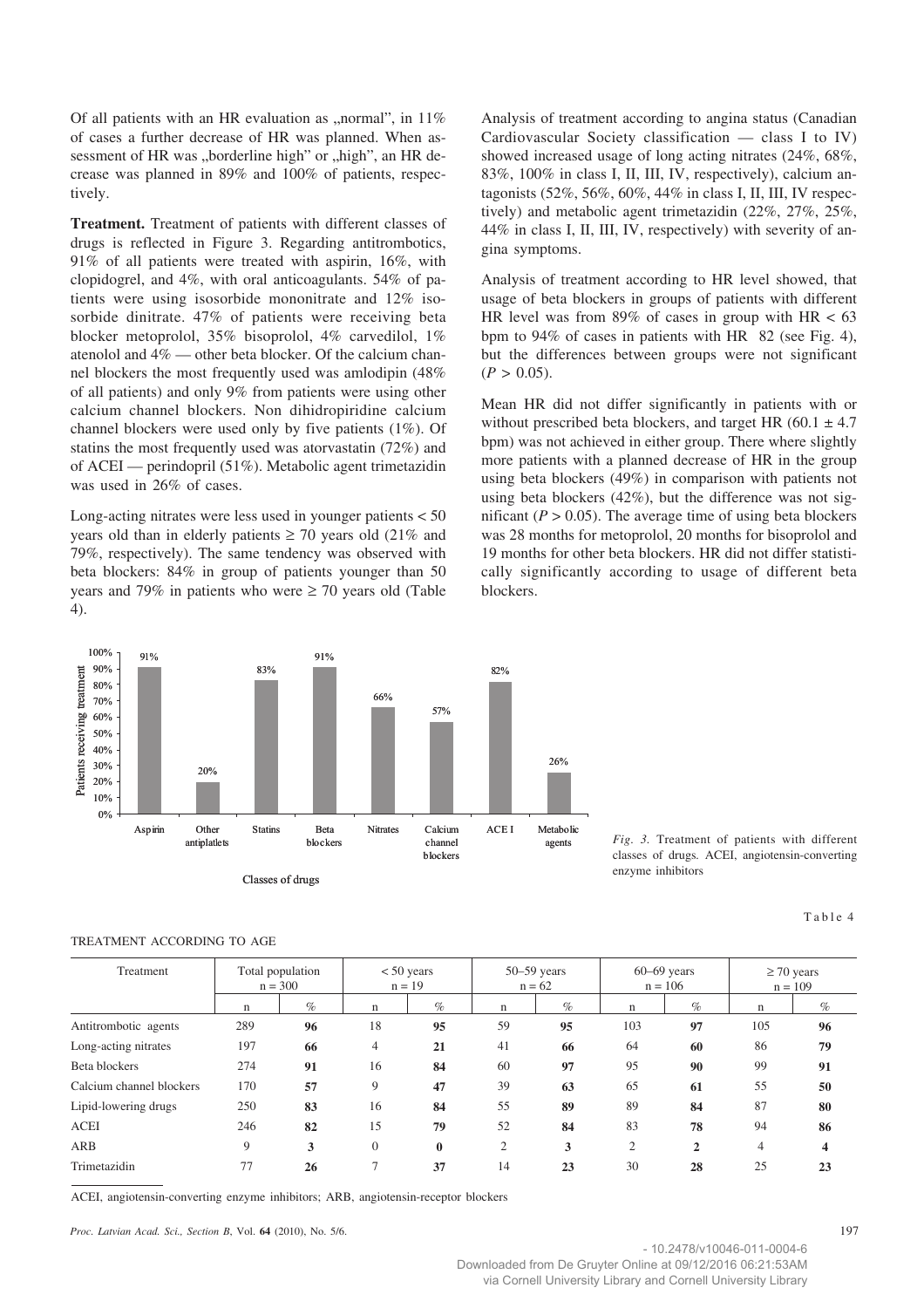

*Fig. 4.* Treatment with beta blockers according to heart rate.

Average daily doses of different beta blockers in the total population and according to concomitant diseases are summarized in Table 5. There is a tendency that co-morbidities considered as contraindications for usage of beta blockers or symptoms of intolerance are not associated with smaller doses in comparison with those used in the total population.

AVERAGE DOSE OF BETA BLOCKERS ACCORDING TO CO-MORBIDITY

Table 5

| Atenolol<br>Carvedilol<br><b>Bisoprolol</b><br>$(n = 106)$ ,<br>$(n = 2)$ ,<br>$(n = 12)$ ,<br>mean dose<br>mean dose<br>mean dose<br>$\pm$ SD<br>$\pm SD$<br>$\pm$ SD<br>$\pm$ SD<br>$25.0 \pm 0.0$<br>$5.3 \pm 2.0$<br>$17.2 \pm 13.5$<br>Total population<br>$25.0 \pm 21.7$<br>Diabetes mellitus<br>$6.0 \pm 2.2$<br>Peripheral arterial<br>$4.5 \pm 3.3$<br>6.25<br>disease<br>Bronchial asthma<br>10.0<br>50.0<br>$3.8 \pm 1.4$<br>25.0<br><b>COPD</b><br>$5.0 \pm 3.5$<br>Depression<br>$\overline{a}$<br>٠ |  |  |                                          |
|--------------------------------------------------------------------------------------------------------------------------------------------------------------------------------------------------------------------------------------------------------------------------------------------------------------------------------------------------------------------------------------------------------------------------------------------------------------------------------------------------------------------|--|--|------------------------------------------|
|                                                                                                                                                                                                                                                                                                                                                                                                                                                                                                                    |  |  | Metoprolol<br>$(n = 141)$ ,<br>mean dose |
|                                                                                                                                                                                                                                                                                                                                                                                                                                                                                                                    |  |  | $69.7 \pm 30.1$                          |
|                                                                                                                                                                                                                                                                                                                                                                                                                                                                                                                    |  |  | $73.4 \pm 37.4$                          |
|                                                                                                                                                                                                                                                                                                                                                                                                                                                                                                                    |  |  | $78.6 \pm 26.7$                          |
|                                                                                                                                                                                                                                                                                                                                                                                                                                                                                                                    |  |  |                                          |
|                                                                                                                                                                                                                                                                                                                                                                                                                                                                                                                    |  |  | $66.7 \pm 28.9$                          |
|                                                                                                                                                                                                                                                                                                                                                                                                                                                                                                                    |  |  | $75.0 \pm 28.9$                          |
| Erectile dysfunction<br>$6.3 \pm 5.3$                                                                                                                                                                                                                                                                                                                                                                                                                                                                              |  |  | $80.0 \pm 44.7$                          |

SD, standard deviation

The dose of metoprolol was significantly  $(P < 0.05)$  higher in groups of patients with higher HR. The same tendency was not observed for bisoprolol. Irrespectively of how physicians assessed HR ("normal", "borderline high" or "high") the frequency of usage of beta blockers did not differ significantly. However, doses of beta blockers — higher subjective levels of HR were associated with significantly  $(P \leq$ 0.01) higher dose of metoprolol (63  $\pm$  28 mg if level was "normal",  $70 \pm 29$  mg if level was "borderline high" and 84 ± 32 mg if the level was considered as "high"). Doses of bisoprolol did not change according to the subjective level of HR.

The beta blocking agent used was switched within the last 12 months in 33 (12%) patients of all 274 patients using beta blockers. In eight patients the change was made due to intolerance: bradicardia (3), exacerbation of bronchial asthma or chronic obstructive pulmonal disease (2), dizziness and fatigue (2), prolonged QT (1) and in 19 patients due to other reasons: insufficient efficiency (13), decision of doctor (5), desire of patient (2). Nine (35%) patients from all 26 not using beta blockers were using them previously, but stopped later. Of them, four cases were due to side effects: erectile dysfunction (1), bradicardia (2), exacerbation of bronchial asthma (1), and five — due to other reasons: decision of doctor (3), desire of patient (2).

155 (52%) of REALITY Latvia patients were post revascularization cases. Of these, 82 cases (65% of all revascularised patients) symptoms of angina were persisting and in 125 cases (81% of all revasularised patients) treatment with antiangial agents was needed.

**Influence of angina on quality of life.** The most frequent answers of patients to the question about influence of angina symptoms on everyday activities were: "somewhat limited" —  $28\%$  and "a little limited" —  $29\%$ . On the question about influence of angina on enjoinment of life during the last month, 27% of patients answered "somewhat limited" and 32% "a little limited". Asked how often they worry that he/she may have a heart attack, 36% of patients answered "sometimes" and in 35% cases the answer was "rarely". On the question about satisfaction with current antianginal treatment 26% of patients answered "rather satisfied" and in 39% of cases the answer was "almost satisfied" (Fig. 5).

We observed a relationship between HR and the level of worry about heart attacks. Patients who were more often worried that he/she may have a heart attack had a higher heart rate than those who were not worried about attacks  $(P < 0.01)$  (Table 6).

Answers on questions about the influence of angina on quality of life did not significantly differ in patients not using beta blockers in comparison with those on beta blockers. There were also no significant differences in answers on quality of life questions between groups of patients with different HR level.

## DISCUSSION

Characteristics of patients in the REALITY Latvia survey were typical for CAD in general as the proportion of males and females, mean age, body mass index, percentage of smokers and hypertension as the most frequent co-morbid-

Table 6

| HEART RATE ACCORDING TO LEVEL OF WORRY ABOUT HEART |  |  |
|----------------------------------------------------|--|--|
| ATTACKS                                            |  |  |

| How often does the patient worry<br>that he/she may have heart attack? | n   | HR(bpm)<br>$Mean \pm SD$ |
|------------------------------------------------------------------------|-----|--------------------------|
| All the time                                                           | 4   | $65.5 \pm 10.0$          |
| Often                                                                  | 59  | $74.6 \pm 12.4$          |
| <b>Sometimes</b>                                                       | 107 | $70.5 \pm 11.0$          |
| Rarely                                                                 | 104 | $68.2 \pm 11.1$          |
| Never                                                                  | 22  | $68.3 \pm 11.3$          |
|                                                                        |     |                          |

SD, standard deviation; bpm, beats per minute

 - 10.2478/v10046-011-0004-6 Downloaded from De Gruyter Online at 09/12/2016 06:21:53AM via Cornell University Library and Cornell University Library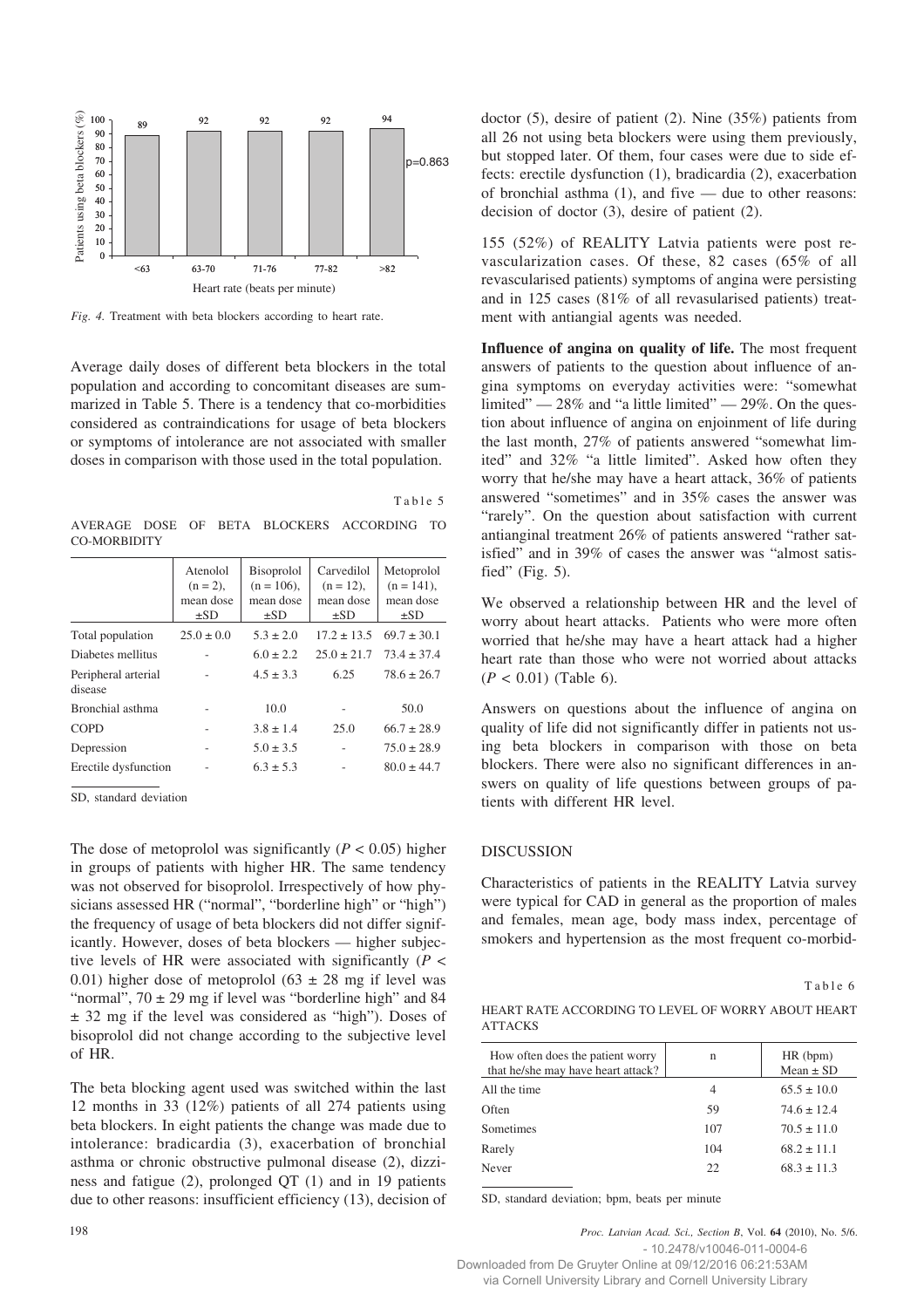

*Fig. 5.* Answers of patients on questions about influence of angina on quality of life.

ity follow the same trends as in trials with participation of CAD patients (Anonymous, 2008). The data are also comparable to the population in the Euro Heart Survey (EHS), where 156 cardiology clinics participated from 34 countries with 3031 patients, included on the basis of a new clinical diagnosis of stable angina by a cardiologist (Daly *et al*., 2006).

Our data indicate that stable angina outpatients in Latvia have a relatively high HR despite widely used treatment with beta blockers. Almost half of patients (45%) have HR at rest above 70 bpm, which is the level, which is associated with significantly higher CV risk (Fox *et al*., 2008). These data are in line with the global situation in Europe. Investigators of the EHS survey showed, that despite treatment, 53% of angina patients had a HR higher than 70 bpm (Daly *et al*., 2008). Even if mean HR in REALITY Latvia was lower than in EHS (70 bpm vs 73 bpm) and the proportion of patients with high HR (above 70 bpm) was slightly lower than in EHS, the situation with perception of HR as a major treatment target in management of stable angina by cardiologists in Latvia does not seem very optimistic. Our data show a big gap (10 bpm) between the mean actual HR of the patients and mean target HR that cardiologists want to achieve when planning to decrease it. Taking into account that patients in the REALITY Latvia population are already treated by cardiologists, this difference is very worrying. In real life angina patients are frequently treated by general practitioners. Understanding the role of HR in pathophysiology and prognosis of CAD can be significantly weaker among general practitioners than among cardiologists, and therefore, HR control in patients treated by general practitioners can be even worse.

According to our data, physicians do not have a clear view, which exactly level of HR should be considered as high for CAD patients and should be treated specifically to decrease it. An HR between 70 and 80 can be evaluated by cardiologists as "normal", "borderline high" or "high". However, perception of a certain level of HR as high seems crucial to induce specific treatment for reduction of HR. Cardiologists did not plan to reduce HR in 41% of cases when HR was above 70 bpm and in 6% of cases when HR was already above 77 bpm. However, when evaluation of the HR was regarded as "high", decision of reduction of HR is taken in 100% of cases.

These findings strongly demonstrate that not HR *per se* (being high or not) determines decision of practitioners to reduce it, but perception of HR as high does. Hence, in order to have better HR control in CAD patients, certain changes in the perception of physicians should take place. Taking into account evidence regarding increased cardiovascular risk in CAD patients with HR  $\geq$  70 bpm (Fox, 2008), patients could significantly benefit if practitioners consider HR above 70 bpm as high.

In general, patients in the REALITY Latvia survey were better treated in comparison with the population in EHS. In REALITY, a larger proportion of patients were using aspirin (91% vs 78%), other antiplatelets (20% vs 9%), statins (83% vs 48%), beta blockers (91% vs 67%), ACEI (82% vs 40%) than in EHS (Daly, 2005). Wider use of beta blockers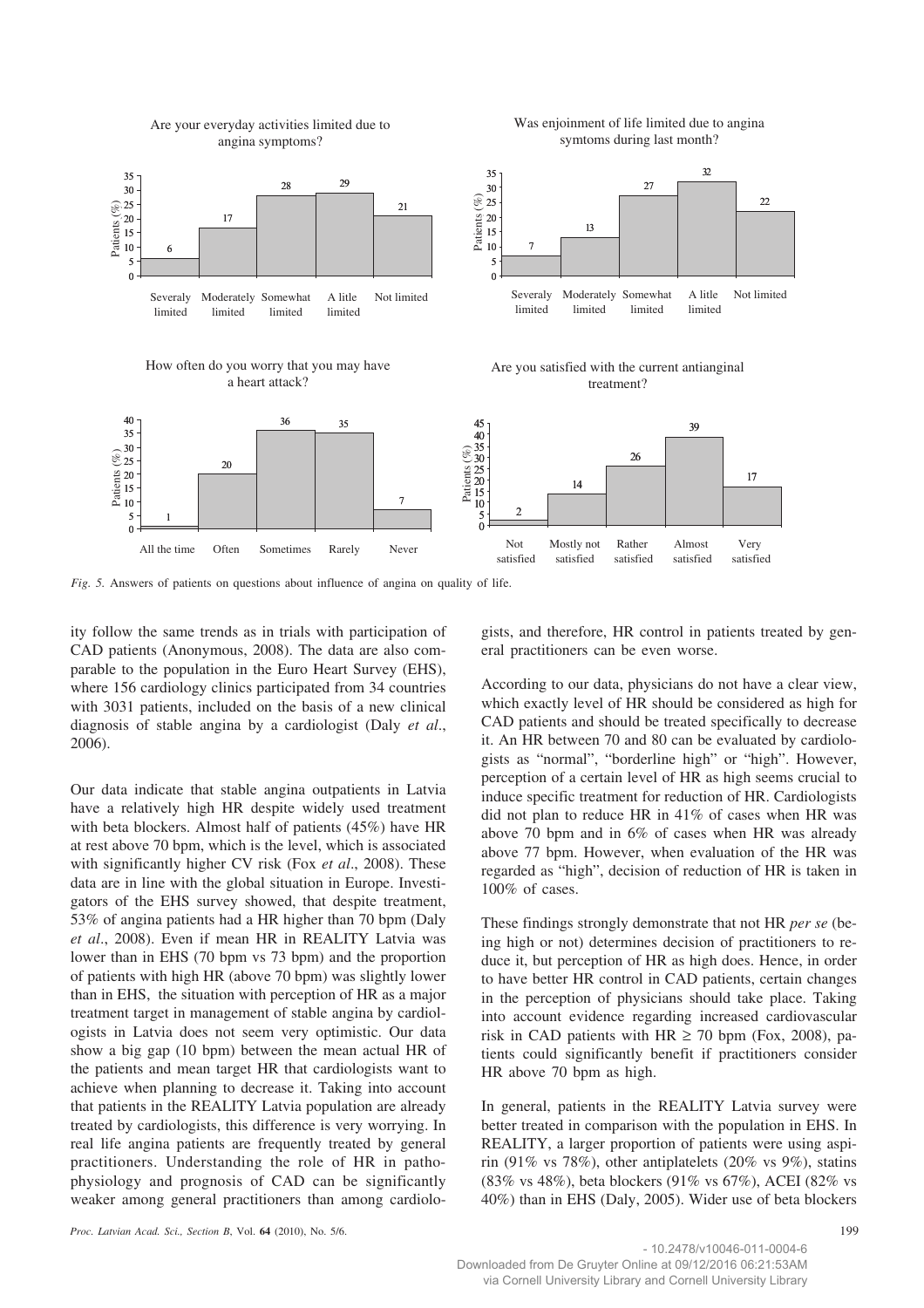in REALITY Latvia was associated with lower mean HR and lower proportion of patients with HR above 70 bpm than in EHS. The usage of preventive treatment in REAL-ITY Latvia was high and comparable with that in large CAD trials where patients used optimal basic therapy -BEAUTIFUL, EUROPA, COURAGE (Anonymous, 2003; 2008; Boden, 2007; Anonymous, 2008). This indicates a favourable trend in following guidelines and considering cardiovascular prevention by treating angina patients.

Despite very wide usage of beta blockers in the REALITY Latvia population (91%), doses of beta blockers were relatively low in comparison with those suggested by clinical trials. This is not unique to Latvia as meta-analysis from 55 315 patients after myocardial infarction (Gislason, 2006) showed, that under-dosing of beta blockers is typical in the community (patients were using 50% or less of the dosages used in clinical trials) and associated with poor long-term compliance.

Of note, 52% of REALITY patients were previously revascularised and most of them were also using antianginal agents. This observation underlines the necessity for pharmacological treatment (preventive, less antianginal) after revascularisation.

We found that patients with current symptoms of angina at rest had significantly higher HR than those without, but the difference between higher HR in patients with current angina symptoms in comparison with those without symptoms did not reach statistical significance. This could be explained by a very small number of patients without current symptoms  $(n = 25)$  in the survey.

Quality of life analysis showed that stable angina patients in Latvia are relatively satisfied with their quality of life and treatment. The majority of patients pointed out that their daily life and enjoyment of life was slightly limited due to angina symptoms and agreed that they are almost satisfied with their current treatment. The significant relationship between higher HR in patients who were worried about heart attacks, in comparison with HR in less worried patients, proves potential of high HR to influence quality of life negatively.

In our survey data were collected only at one visit. Together with a relatively small number of patients this limitation for interpretation of the results should be acknowledged. To understand how HR evaluation by practitioners and how the decisions made regarding HR reduction influence further treatment, symptoms of angina and quality of life, longer studies with follow-up period are needed.

In conclusion, the results of the REALITY Latvia survey suggest that stable angina outpatients managed by cardiologists in Latvia are relatively well treated. Despite a high proportion of patients using beta blockers, HR control is insufficient. There is big gap (10 bpm) between mean actual HR of the patients and mean target HR that doctors want to achieve when planning to decrease it. HR above 70 bpm,

which is the level with proved increase of CV risk in CAD patients, was observed in a substantial proportion of treated angina patients. It was mainly due to suboptimal use of medication to achieve the target HR. Perception of a certain level of HR as high is crucial for making decision about a further HR decrease, but practitioners do not have a common view about the exact level of HR, which should be considered as high. Therefore, much remains to be done in order to establish HR as a treatment target, to increase awareness of benefits from HR reduction, and options to achieve target HR with pharmacological treatment.

## *ACNOWLEDGMENTS*

*This survey was supported by Servier. REALITY Latvia National Coordinator Andrejs Çrglis, investigators Gustavs Latkovskis, Iveta Mintâle and authors are grateful to all REALITY investigators: Vçsma Ârgale, Anita Baika,* Ludmila Basina, Solveiga Budrēviča, Gaļina Dormi*dontova, Veronika Eèina, Arèils Gersamija, Silvija Hansone, Inga Jasinkevièa, Maija Keiða, Mâra Klovâne, Ausma* Kondratoviča, Līga, Liepa, Ilga Lūse, Lija Mora, Nataļja Pontaga, Ilze Sarmīte Rozentāle, Nadežda Rožkova, Irēna Aija Rubīne, Mārīte Skulte, Alla Soboļeva, Māra Stabul*niece, Iveta Striþko, Larisa Timoòina, Gunta Vçvere, Santa Viltere, Mâra Vîtola, Ausma Vîv*a.

#### **REFERENCES**

- Anonîms (2008). Latvijas veselîbas statistikas gadagrâmata par 2007. gadu [Annual book of Latvian health statistics about 2007]. Veselîbas statistikas un medicīnas terminoloģiju aģentūra, 2008 (in Latvian).
- Anonymous (2003). The European trial on reduction of cardiac events with perindopril in patients with stable coronary artery disease investgators. Efficacy of perindopril in reduction of cardiovascular events in stable coronary artery disease: Randomised, duble-blind, placebo controlled, multicentre trial (the EUROPA study). *Lancet*, **362**, 782–788.
- Anonymous (2004). World Health Organization. https://apps.who.int/infobase/Comparisons.aspx
- Anonymous (2008). The BEAUTIFUL Study Group. The BEAUTIFUL study: Randomized trial of ivabradine in patients with stable coronary artery disease and left ventricular systolic dysfunction — baseline characteristics of the study population. *Cardiology*, **110**, 271–282.
- Andrews, T.C., Fenton, T., Toyosaki, N., Glasser, S.P., Young, P.M., MacCallum, G., Gibson, R.S., Shook, T.L., Stone, P.H. (1993). The Angina and Silent Ischemia Study Group (ASIS). Subsets of ambulatory myocardial ischemia based on heart rate activity. Circadian distribution and response to anti-ischemic medication. *Circulation*, **88**, 92–100.
- Aronow, W.S., Ahn, C., Mercando, A.D., Epstein, S. (1996). Association of average heart rate on 24-hour ambulatory electrocardiograms with incidence of new coronary events at 48-month follow-up in 1,311 patients (mean age 81 years) with heart disease and sinus rhythm. *Amer. J. Cardiol*., **78**(10), 1175**–**1176.
- Benetos, A., Rudnichi, A., Thomas, F., Safar, M., Guize, L. (1999). Influence of heart rate on mortality in a French population: Role of age, gender and blood pressure. *Hypertension,* **33**, 44–52.
- Boden, W.E., O'Rouke, R., Teo, K.T., Hartigan, P.M., Maron, D.J., Kostuk, W.I., Knudston, M., Dada, M., Casperson, P., Harris, C.L., Chaitman, B.R., Shaw, L., Gosselin, G., Navaz, S., Title, L.M. Gau, G., Blaustein A.S., Booth, D.C., Bates, E.R., Spertus, J.A., Berman, D.S., Mancini, J., Weintraub, W.S. for the COURAGE Trial Research Group. (2007). Optimal Medical Therapy with or without PCI for Stable Coronary Disease.